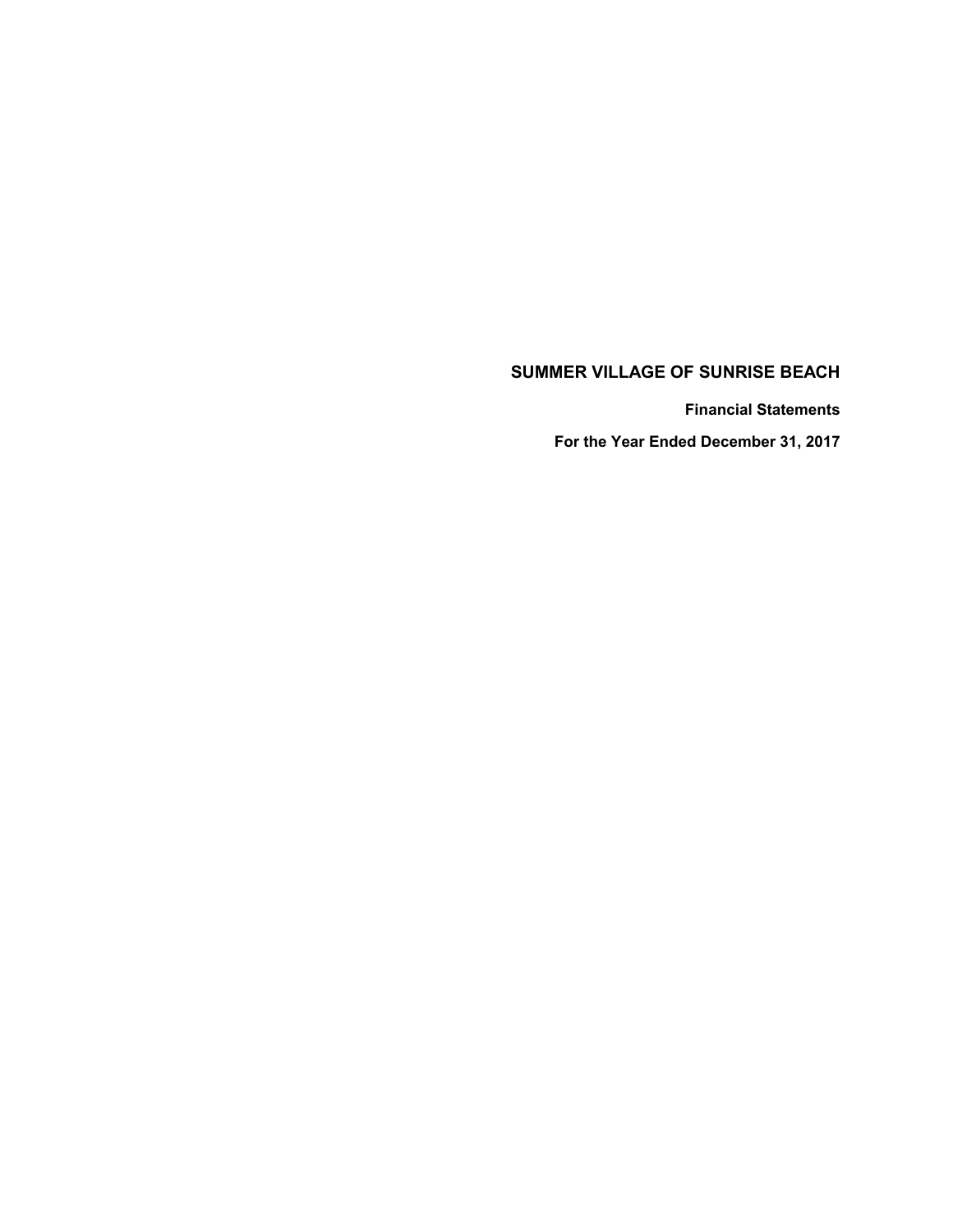

# **INDEPENDENT AUDITORS' REPORT**

To the Mayor and Council of the Summer Village of Sunrise Beach

We have audited the accompanying financial statements of the Summer Village of Sunrise Beach, which comprise the statement of financial position as at December 31, 2017 and the statements of operations and accumulated surplus, changes in net financial assets, and cash flows for the year then ended, and a summary of significant accounting policies and other explanatory information.

#### *Managements' Responsibility for the Financial Statement*s

Management is responsible for the preparation and fair presentation of these financial statements in accordance with Canadian public sector accounting standards, and for such internal control as management determines is necessary to enable the preparation of financial statements that are free from material misstatement, whether due to fraud or error.

#### *Auditors' Responsibilit*y

Our responsibility is to express an opinion on these financial statements based on our audit. We conducted our audit in accordance with Canadian generally accepted auditing standards. Those standards require that we comply with ethical requirements and plan and perform the audit to obtain reasonable assurance about whether the financial statements are free from material misstatement.

An audit involves performing procedures to obtain audit evidence about the amounts and disclosures in the financial statements. The procedures selected depend on the auditors' judgment, including the assessment of the risks of material misstatement of the financial statements, whether due to fraud or error. In making those risk assessments, the auditor considers internal control relevant to the entity's preparation and fair presentation of the financial statements in order to design audit procedures that are appropriate in the circumstances, but not for the purpose of expressing an opinion on the effectiveness of the entity's internal control. An audit also includes evaluating the appropriateness of accounting policies used and the reasonableness of accounting estimates made by management, as well as evaluating the overall presentation of the financial statements.

We believe that the audit evidence we have obtained is sufficient and appropriate to provide a basis for our audit opinion.

#### *Opinion*

In our opinion, the financial statements present fairly, in all material respects, the financial position of the Summer Village of Sunrise Beach as at December 31, 2017 and the results of its operations, changes in net financial assets, and its cash flows for the year then ended in accordance with Canadian public sector accounting standards.

METRIX GROUP LLP

Chartered Professional Accountants

April 24, 2018 Edmonton, Alberta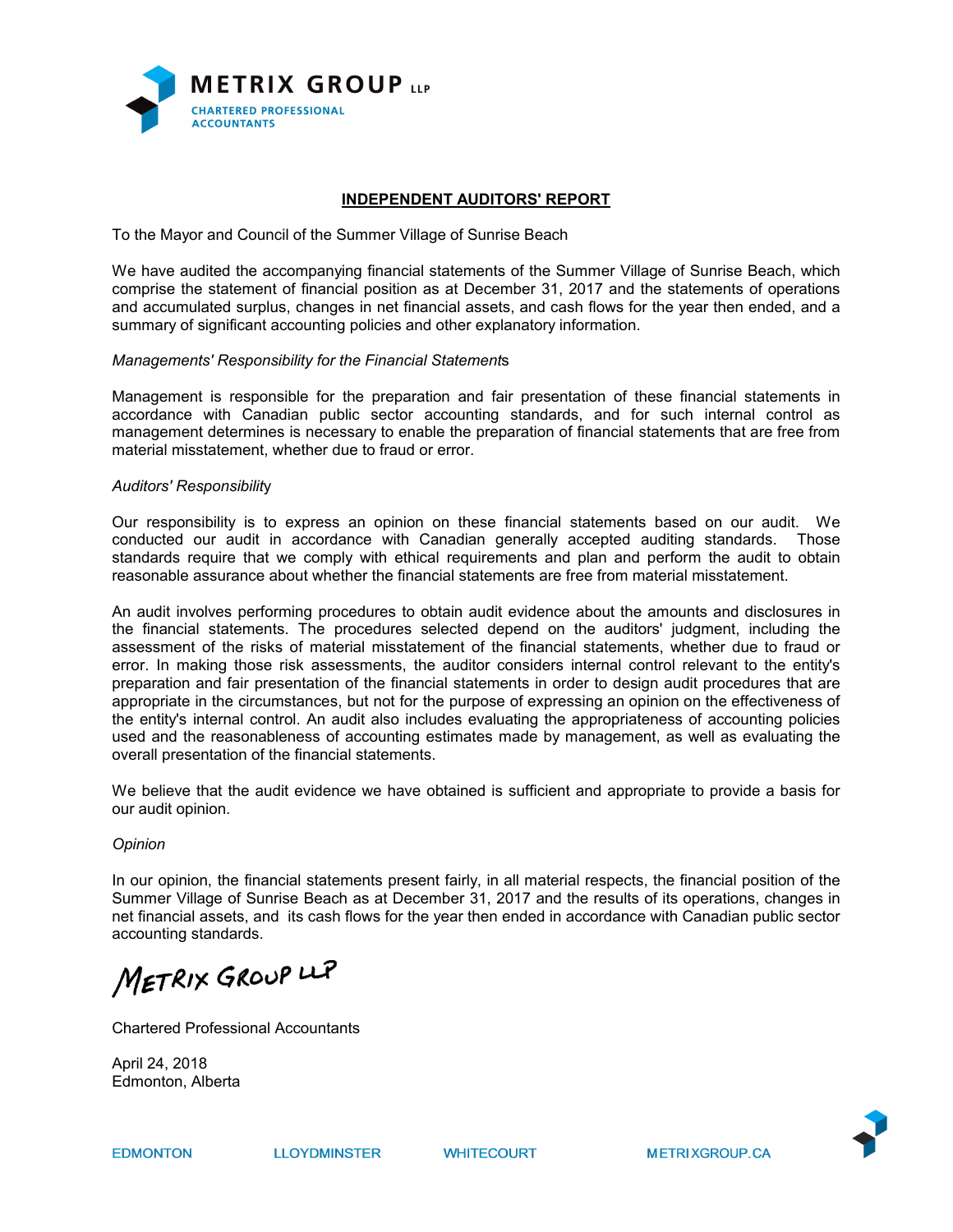# **MANAGEMENTS' RESPONSIBILITY FOR FINANCIAL REPORTING**

To the Mayor and Council Summer Village of Sunrise Beach

The integrity, relevance and comparability of the data in the accompanying financial statements are the responsibility of management.

The financial statements are prepared by management in accordance with Canadian public sector accounting standards. They necessarily include some amounts that are based on the best estimates and judgments of management.

To assist in its responsibility, management maintains accounting, budget and other controls to provide reasonable assurance that transactions are appropriately authorized, that assets are properly accounted for and safeguarded, and that financial records are reliable for preparation of financial statements.

Mextrix Group LLP, Chartered Professional Accountants, have been appointed by Summer Village Council to express an opinion on the Village's financial statements.

Wendy Wildman, Chief Administrative Officer

 $\_$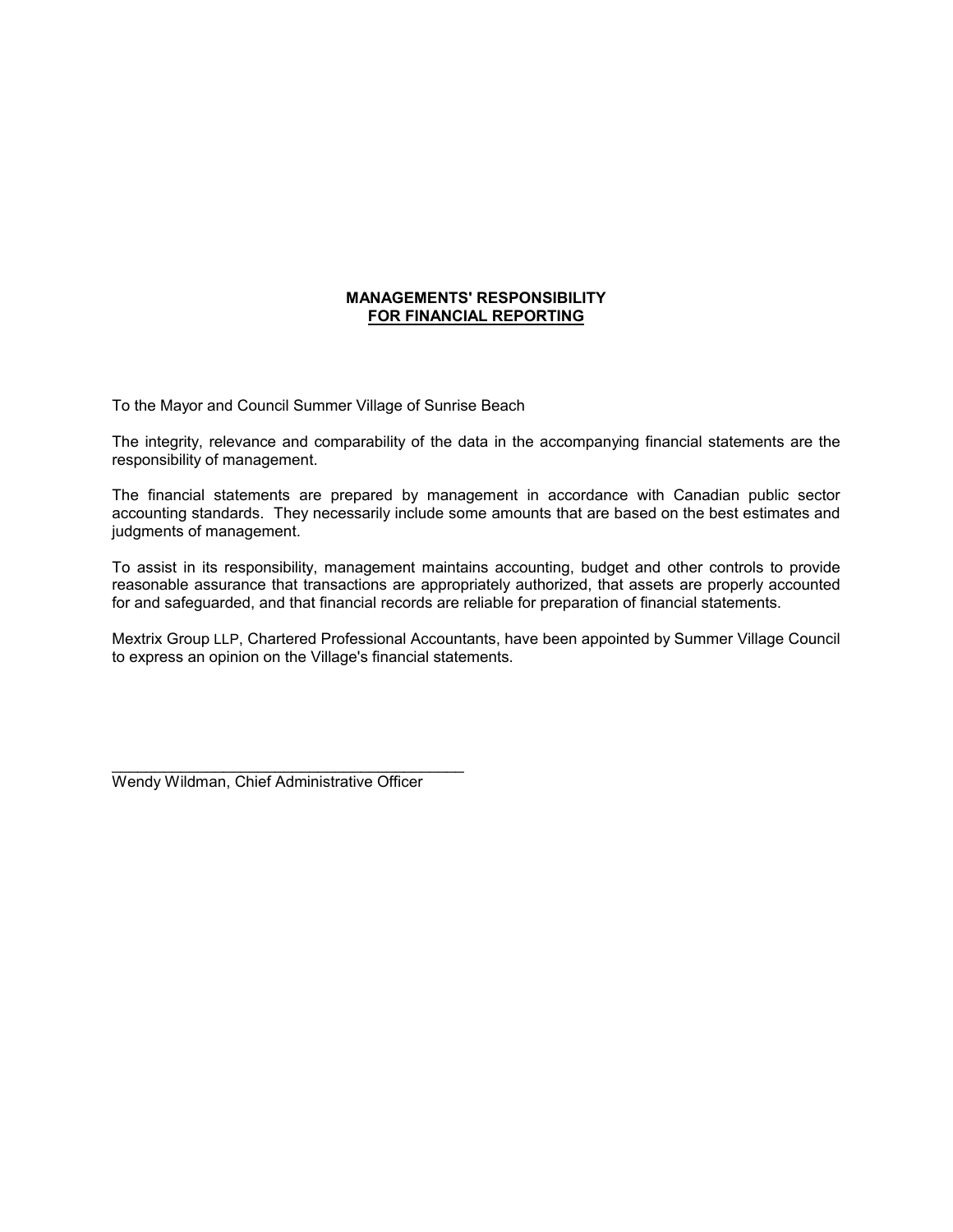# **SUMMER VILLAGE OF SUNRISE BEACH Statement of Financial Position**

**As at December 31, 2017** 

|                                                                                       | 2017                    | 2016                    |
|---------------------------------------------------------------------------------------|-------------------------|-------------------------|
| <b>FINANCIAL ASSETS</b><br>Cash and cash equivalents (Note 2)<br>Receivables (Note 3) | \$<br>15,563<br>161,748 | \$<br>225,914<br>73,331 |
|                                                                                       | 177,311                 | 299,245                 |
| <b>LIABILITIES</b>                                                                    |                         |                         |
| Accounts payable and accrued liabilities                                              | 25,883                  | 6,081                   |
| <b>NET FINANCIAL ASSETS</b>                                                           | 151,428                 | 293,164                 |
| <b>NON-FINANCIAL ASSETS</b>                                                           |                         |                         |
| Tangible capital assets (Note 6)<br>Prepaid expenses                                  | 1,241,104<br>1,614      | 1,050,666<br>1,705      |
|                                                                                       | 1,242,718               | 1,052,371               |
| <b>ACCUMULATED SURPLUS (Note 5)</b>                                                   | \$1,394,146             | \$1,345,535             |

**ON BEHALF OF THE VILLAGE COUNCIL:**

\_\_\_\_\_\_\_\_\_\_\_\_\_\_\_\_\_\_\_\_\_\_\_\_\_\_\_\_\_\_\_\_\_\_ Mayor

\_\_\_\_\_\_\_\_\_\_\_\_\_\_\_\_\_\_\_\_\_\_\_\_\_\_\_\_\_\_\_\_\_\_ Councillor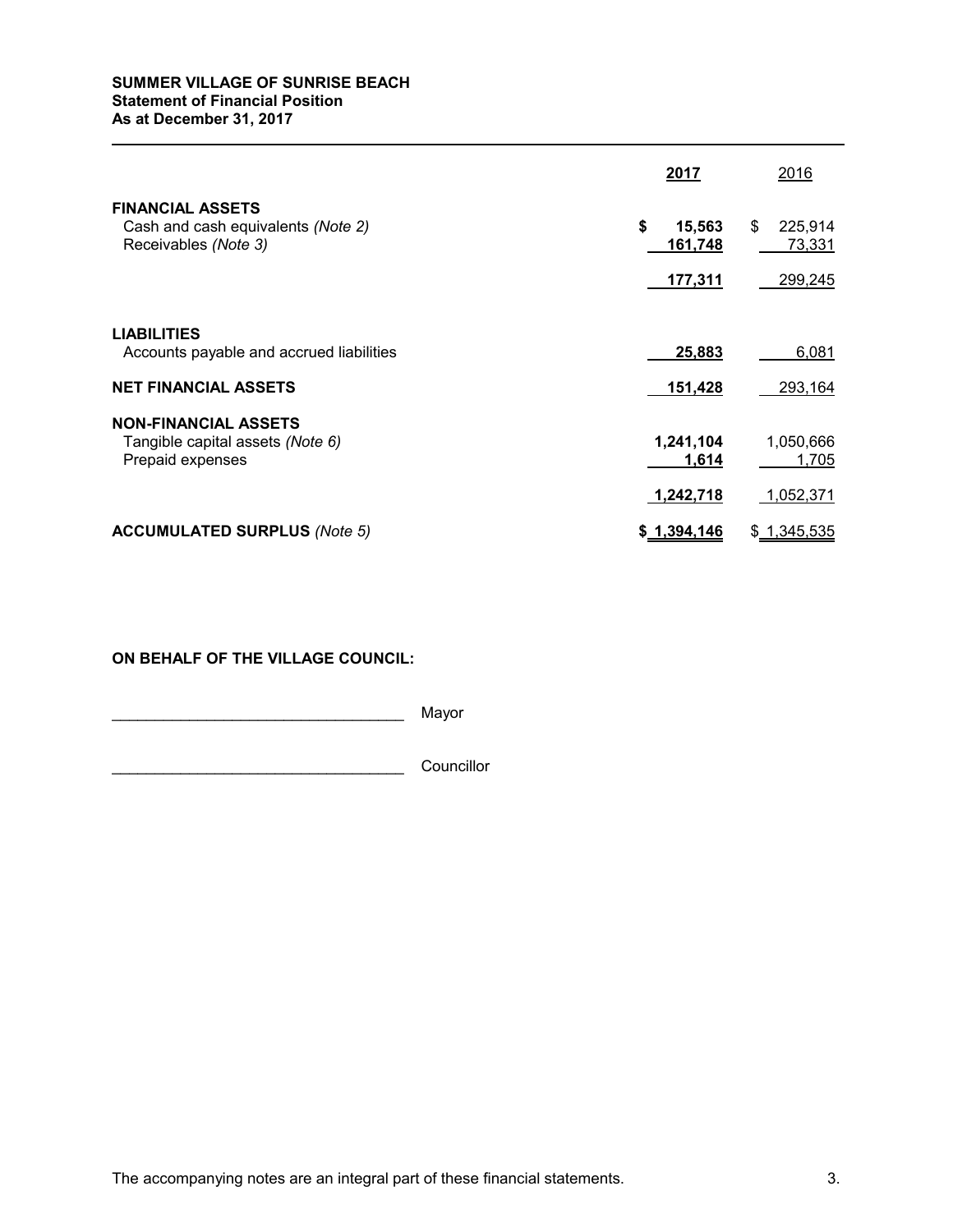### **SUMMER VILLAGE OF SUNRISE BEACH Statement of Operations and Accumulated Surplus For the Year Ended December 31, 2017**

|                                                                                                                                                                                                                                                                                                                                                           | 2017<br>(Budget)<br>(Note 11)                                                                        | 2017<br>(Actual)                                                                                              | 2016<br>(Actual)                                                                                                      |
|-----------------------------------------------------------------------------------------------------------------------------------------------------------------------------------------------------------------------------------------------------------------------------------------------------------------------------------------------------------|------------------------------------------------------------------------------------------------------|---------------------------------------------------------------------------------------------------------------|-----------------------------------------------------------------------------------------------------------------------|
| <b>REVENUE</b><br>Net taxation (Schedule 2)<br>Provincial government transfers for operating<br>Penalties and costs on taxes<br>Other<br>Sales and user charges<br>Licenses and permits<br>Return on investments                                                                                                                                          | \$<br>226,023<br>267,837<br>4,200<br>1,300<br>288<br>499,648                                         | \$<br>226,023<br>13,695<br>7,857<br>6,862<br>2,950<br>810<br>217<br>258,414                                   | \$<br>221,592<br>14,379<br>8,748<br>2,943<br>288<br>247,950                                                           |
|                                                                                                                                                                                                                                                                                                                                                           |                                                                                                      |                                                                                                               |                                                                                                                       |
| <b>EXPENSES</b><br>Roads, streets, walks and lighting<br>General administration<br>Waste management<br>Council and other legislative<br>Family and community support services<br>Land use planning, zoning and development<br><b>Bylaws enforcement</b><br>Water<br>Fire<br>Culture: libraries, museums, halls<br>Ambulance and first aid<br>Amortization | 346,208<br>80,165<br>28,600<br>12,500<br>6,580<br>7,900<br>6,000<br>4,050<br>7,000<br>645<br>499,648 | 182,746<br>79,420<br>23,258<br>9,876<br>6,683<br>6,495<br>5,731<br>4,050<br>2,000<br>641<br>62,301<br>383,201 | 77,273<br>80,452<br>17,229<br>7,777<br>7,144<br>5,768<br>6,339<br>6,293<br>7,000<br>641<br>1,278<br>99,097<br>316,291 |
| <b>ANNUAL SURPLUS (DEFICIT)</b>                                                                                                                                                                                                                                                                                                                           |                                                                                                      |                                                                                                               |                                                                                                                       |
| <b>BEFORE OTHER INCOME</b>                                                                                                                                                                                                                                                                                                                                |                                                                                                      | (124, 787)                                                                                                    | (68, 341)                                                                                                             |
| <b>OTHER INCOME</b><br>Government transfers for capital<br>Gain on disposal of tangible capital assets                                                                                                                                                                                                                                                    |                                                                                                      | 171,437<br>1,961<br>173,398                                                                                   | 2,100<br>2,100                                                                                                        |
| <b>ANNUAL SURPLUS (DEFICIT)</b>                                                                                                                                                                                                                                                                                                                           | \$                                                                                                   | 48,611                                                                                                        | (66, 241)                                                                                                             |
| ACCUMULATED SURPLUS, BEGINNING OF YEAR                                                                                                                                                                                                                                                                                                                    |                                                                                                      | 1,345,535                                                                                                     | 1,411,776                                                                                                             |
| <b>ACCUMULATED SURPLUS, END OF YEAR (Note 5)</b>                                                                                                                                                                                                                                                                                                          |                                                                                                      | \$1,394,146                                                                                                   |                                                                                                                       |
|                                                                                                                                                                                                                                                                                                                                                           |                                                                                                      |                                                                                                               | \$ 1,345,535                                                                                                          |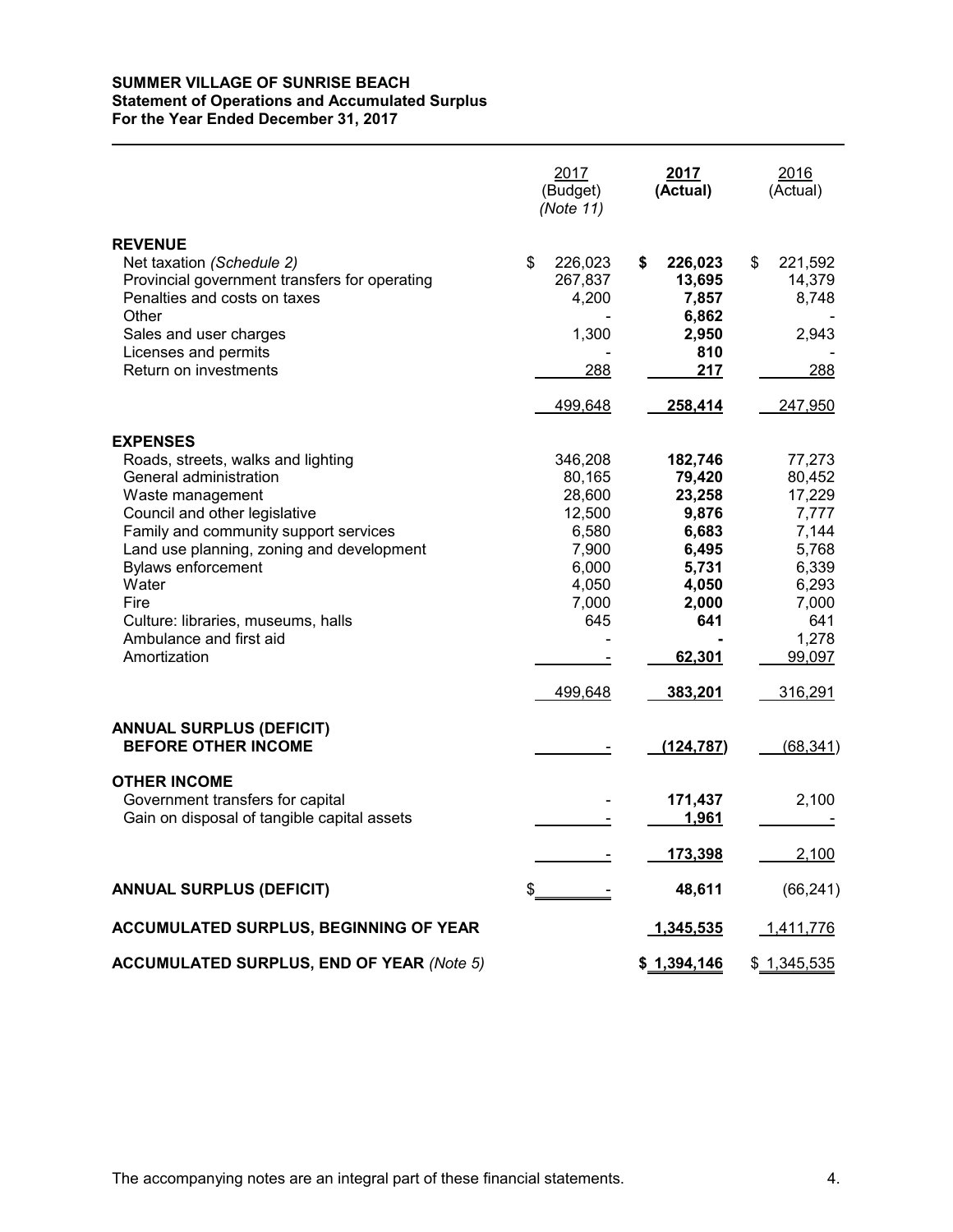#### **SUMMER VILLAGE OF SUNRISE BEACH Statement of Changes in Net Financial Assets For the Year Ended December 31, 2017**

|                                                                                                                                                                                                                              | 2017<br>(Budget)<br>(Note 11) |    | 2017<br>(Actual)                               | 2016<br>(Actual)            |
|------------------------------------------------------------------------------------------------------------------------------------------------------------------------------------------------------------------------------|-------------------------------|----|------------------------------------------------|-----------------------------|
| <b>ANNUAL SURPLUS (DEFICIT)</b>                                                                                                                                                                                              | \$                            | \$ | 48,611                                         | \$<br>(66, 241)             |
| Acquisition of tangible capital assets<br>Amortization of tangible capital assets<br>Proceeds on disposal of tangible capital assets<br>Gain on disposal of tangible capital assets<br>Acquisition (use) of prepaid expenses |                               |    | (253, 979)<br>62,301<br>3,201<br>(1,961)<br>91 | (2, 100)<br>99.097<br>(241) |
| <b>INCREASE IN NET FINANCIAL ASSETS</b>                                                                                                                                                                                      |                               |    | (141, 736)                                     | 30,515                      |
| NET FINANCIAL ASSETS, BEGINNING OF YEAR                                                                                                                                                                                      | 293,164                       |    | 293,164                                        | 262,649                     |
| NET FINANCIAL ASSETS, END OF YEAR                                                                                                                                                                                            | \$<br>293,164                 | S  | 151,428                                        | 293,164                     |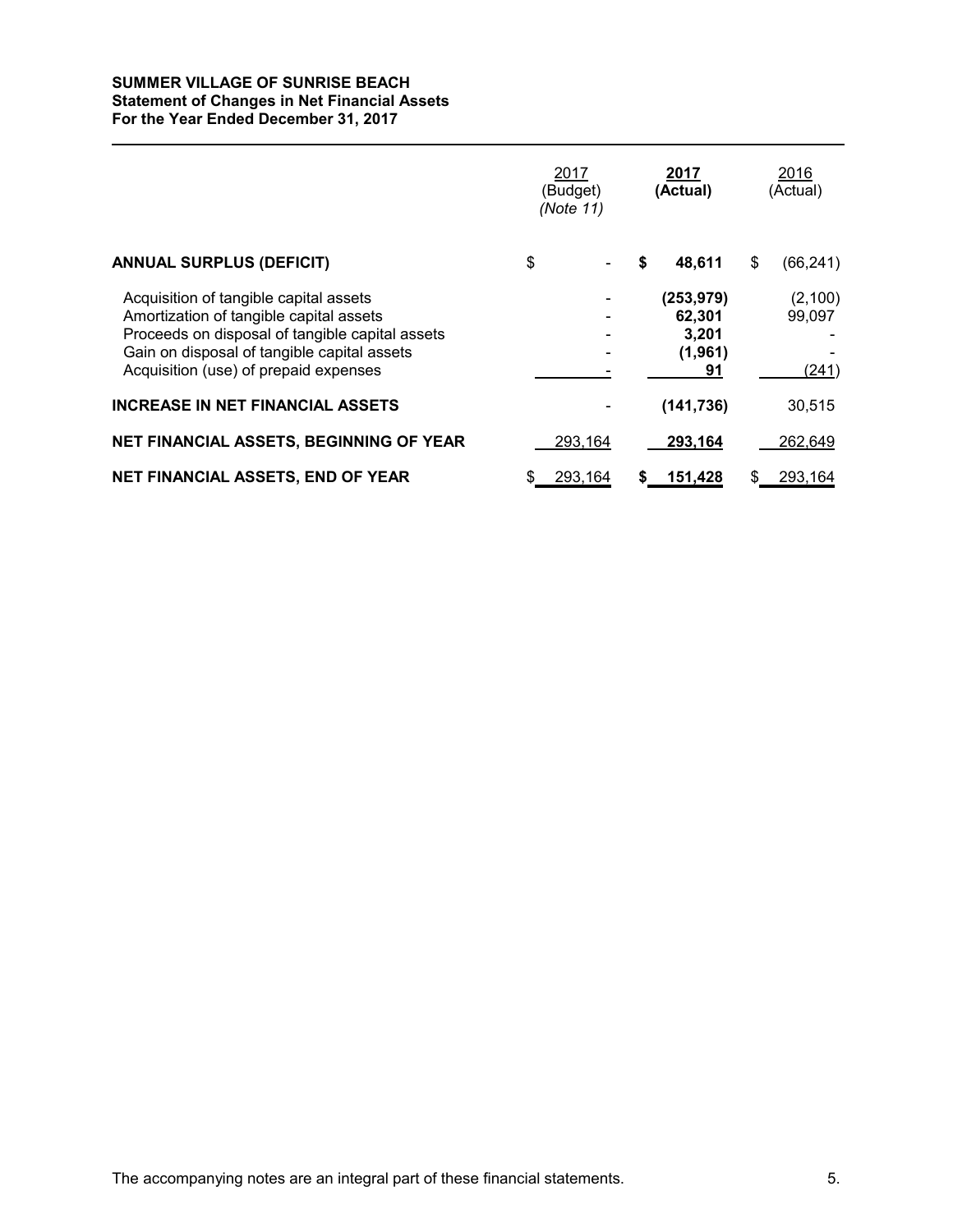# **SUMMER VILLAGE OF SUNRISE BEACH Statement of Cash Flows For the Year Ended December 31, 2017**

|                                                                                                                     | 2017                      | 2016                       |
|---------------------------------------------------------------------------------------------------------------------|---------------------------|----------------------------|
| <b>OPERATING ACTIVITIES</b>                                                                                         |                           |                            |
| Cash from operations<br>Annual surplus (deficit)<br>Non-cash items not affecting annual surplus (deficit)           | \$<br>48,611              | \$<br>(66, 241)            |
| Amortization<br>Gain on disposal of tangible capital assets                                                         | 62,301<br>(1,961)         | 99,097                     |
| Change in non-cash working capital<br>balances related to operations:                                               |                           |                            |
| Prepaid expenses<br>Receivables<br>Accounts payable and accrued liabilities                                         | 91<br>(88, 417)<br>19,802 | (241)<br>66,805<br>(3,725) |
| Deferred revenue                                                                                                    |                           | (329)                      |
|                                                                                                                     | 40,427                    | 95,366                     |
| <b>CAPITAL ACTIVITIES</b><br>Proceeds on disposal of tangible capital assets<br>Purchase of tangible capital assets | 3,201<br>(253,979)        | (2,100)                    |
| <b>CHANGE IN CASH AND CASH EQUIVALENTS DURING YEAR</b>                                                              | (210, 351)                | 93,266                     |
| CASH AND CASH EQUIVALENTS, BEGINNING OF YEAR                                                                        | 225,914                   | <u>132,648</u>             |
| CASH AND CASH EQUIVALENTS, END OF YEAR                                                                              | \$<br><u>15,563</u>       | 225,914                    |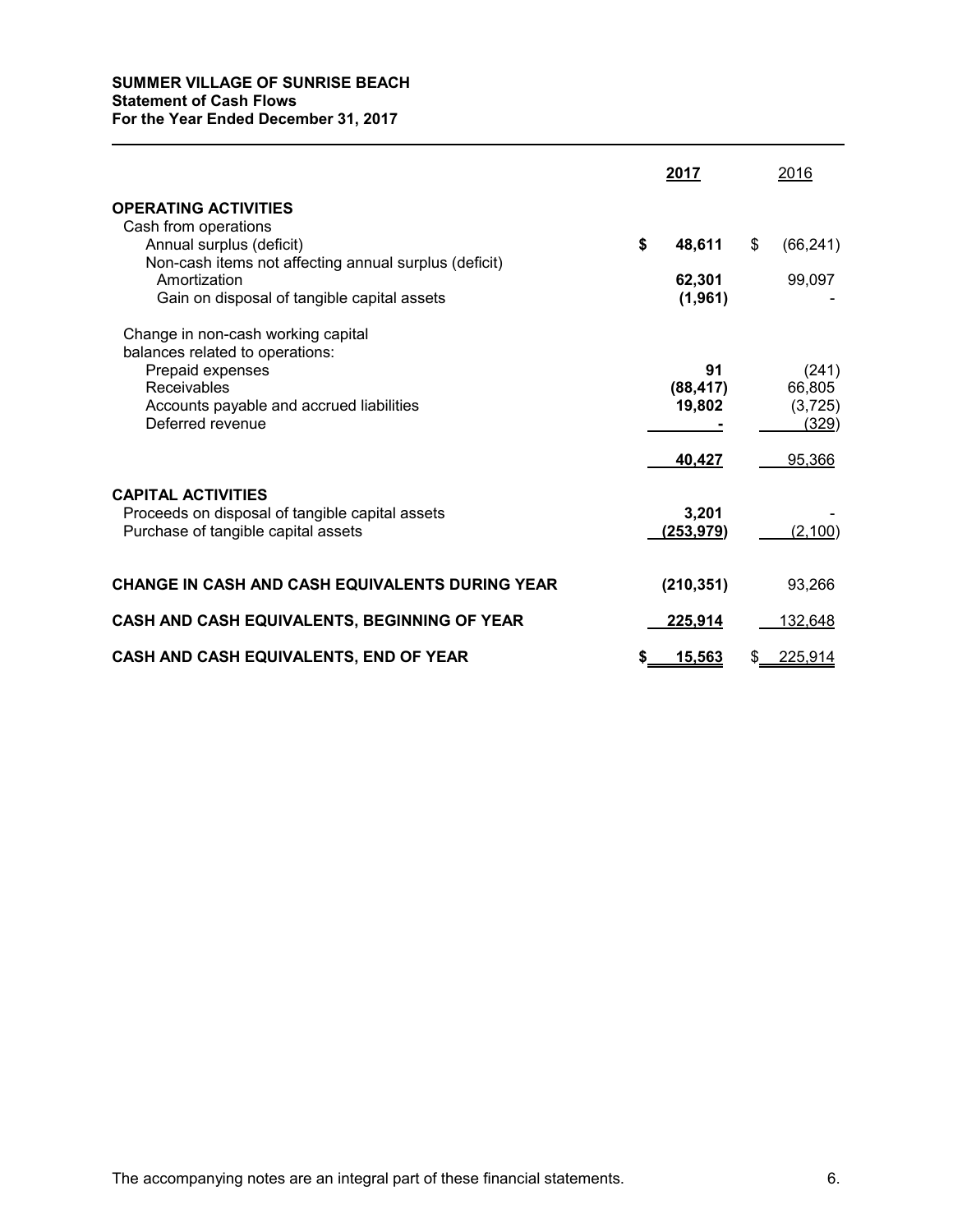#### **SUMMER VILLAGE OF SUNRISE BEACH Schedule of Equity in Tangible Capital Assets** *Schedule 1* **For the Year Ended December 31, 2017**

|                                                                                                                                         |   | 2017                            |   | 2016              |
|-----------------------------------------------------------------------------------------------------------------------------------------|---|---------------------------------|---|-------------------|
| <b>BALANCE, BEGINNING OF YEAR</b>                                                                                                       | S | 1,050,666                       | S | 1,147,663         |
| Purchase of Tangible Capital Assets<br>Amortization of Tangible Capital Assets<br>Net Book Value of Tangible Capital Assets Disposed of |   | 253.979<br>(62,301)<br>(1, 240) |   | 2.100<br>(99,097) |
| <b>BALANCE, END OF YEAR</b>                                                                                                             |   | \$ 1,241,104                    |   | \$ 1,050,666      |
| Equity in Tangible Capital Assets is Comprised of the Following:<br>Tangible Capital Assets net book value                              |   | 1.241.104                       |   | 1.050.666         |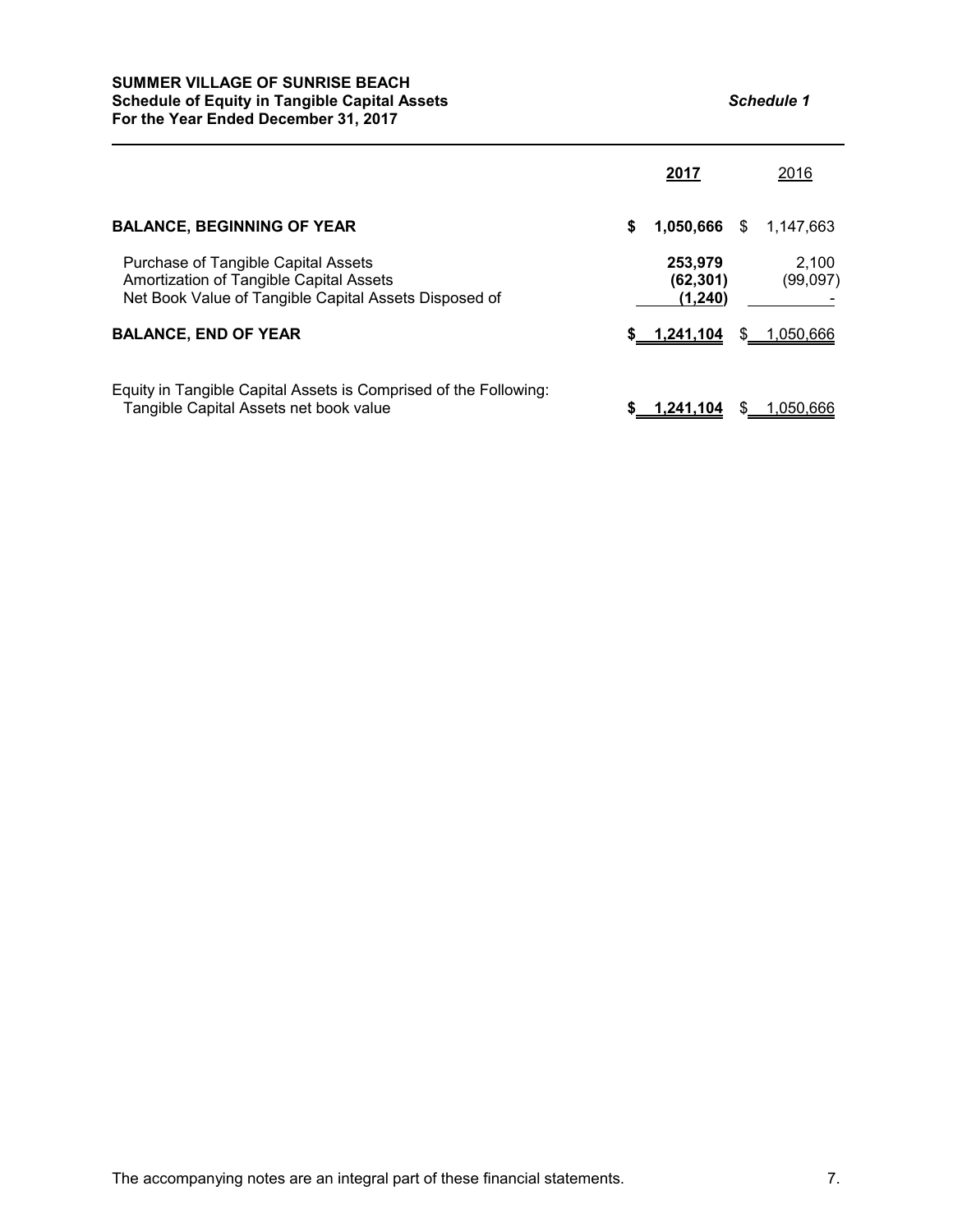### **SUMMER VILLAGE OF SUNRISE BEACH Schedule of Net Taxation** *Schedule 2* **For the Year Ended December 31, 2017**

|                                                                                   | 2017<br>(Budget)<br>(Note 11) | 2017<br>(Actual)       | 2016<br>(Actual)       |
|-----------------------------------------------------------------------------------|-------------------------------|------------------------|------------------------|
| <b>TAXATION</b><br>Real property taxes<br>Linear property taxes                   | \$<br>288,581                 | \$<br>285,369<br>3,213 | \$<br>285,053<br>3,235 |
|                                                                                   | 288,581                       | 288,582                | 288,288                |
| <b>REQUISITIONS</b><br>Alberta School Foundation Fund<br>Lac Ste. Anne Foundation | 57,682<br>4,876               | 57,682<br>4,877        | 61,484<br>5,212        |
|                                                                                   | 62,558                        | 62,559                 | 66,696                 |
| <b>NET MUNICIPAL TAXES</b>                                                        | 226,023<br>S                  | 226,023<br>S           | 221,592<br>\$          |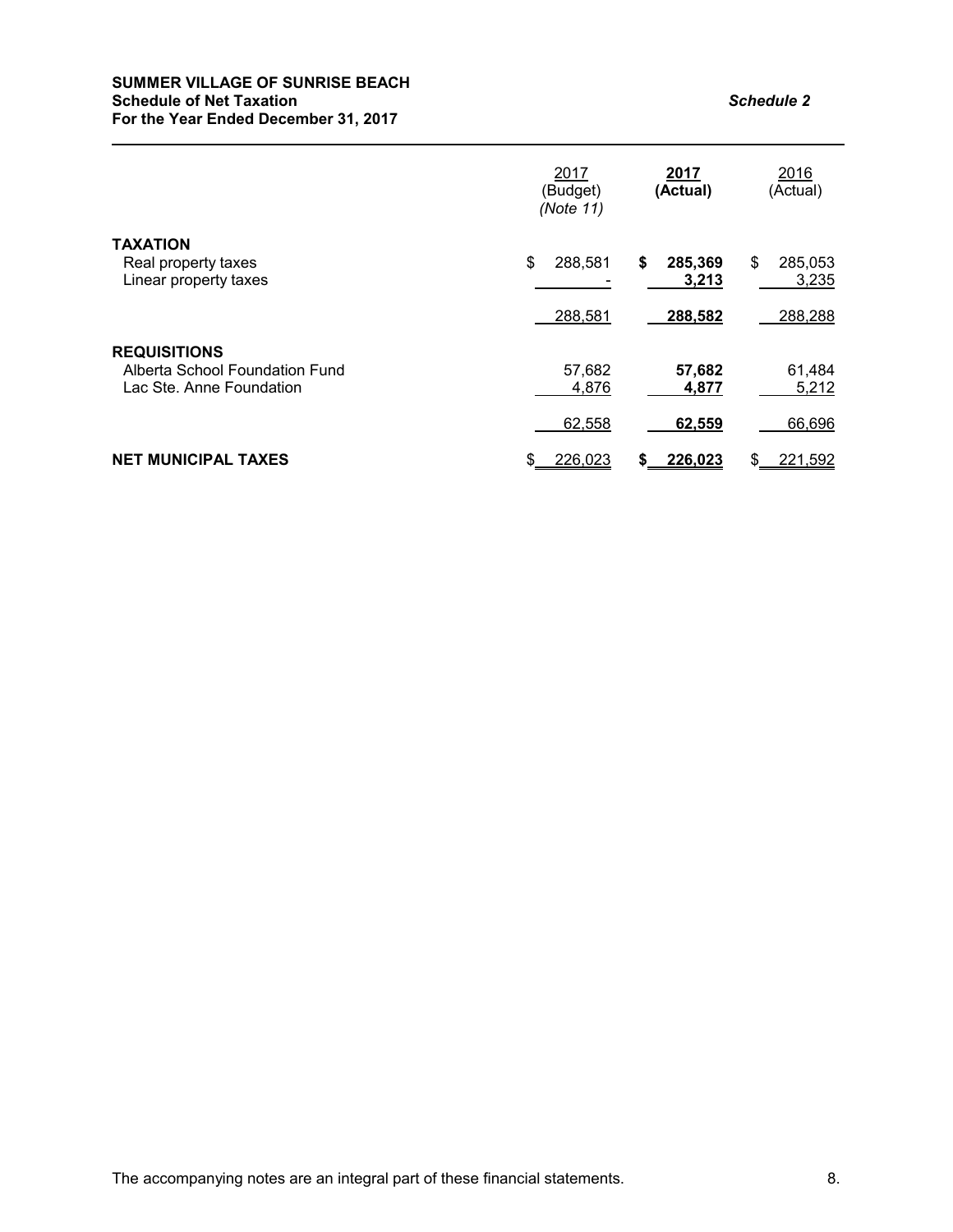#### **SUMMER VILLAGE OF SUNRISE BEACH Schedule of Expenses by Object** *Schedule 3* **For the Year Ended December 31, 2017**

|                                                                                                                                                        |   | 2017<br>(Budget)<br>(Note 11)                 |   | 2017<br>(Actual)                                        | 2016<br>(Actual)                                              |
|--------------------------------------------------------------------------------------------------------------------------------------------------------|---|-----------------------------------------------|---|---------------------------------------------------------|---------------------------------------------------------------|
| Contracted and general services<br>Amortization<br>Salaries, wages and benefits<br>Materials, goods and utilities<br>Transfer payments<br>Bank charges | S | 378,857<br>50,450<br>62.261<br>7,080<br>1,000 | S | 237,040<br>62,301<br>40,891<br>33.639<br>6,803<br>2,527 | \$<br>131,296<br>99,097<br>42,587<br>33,452<br>7,609<br>2,250 |
|                                                                                                                                                        | S | 499,648                                       | S | 383.201                                                 | \$<br>316.291                                                 |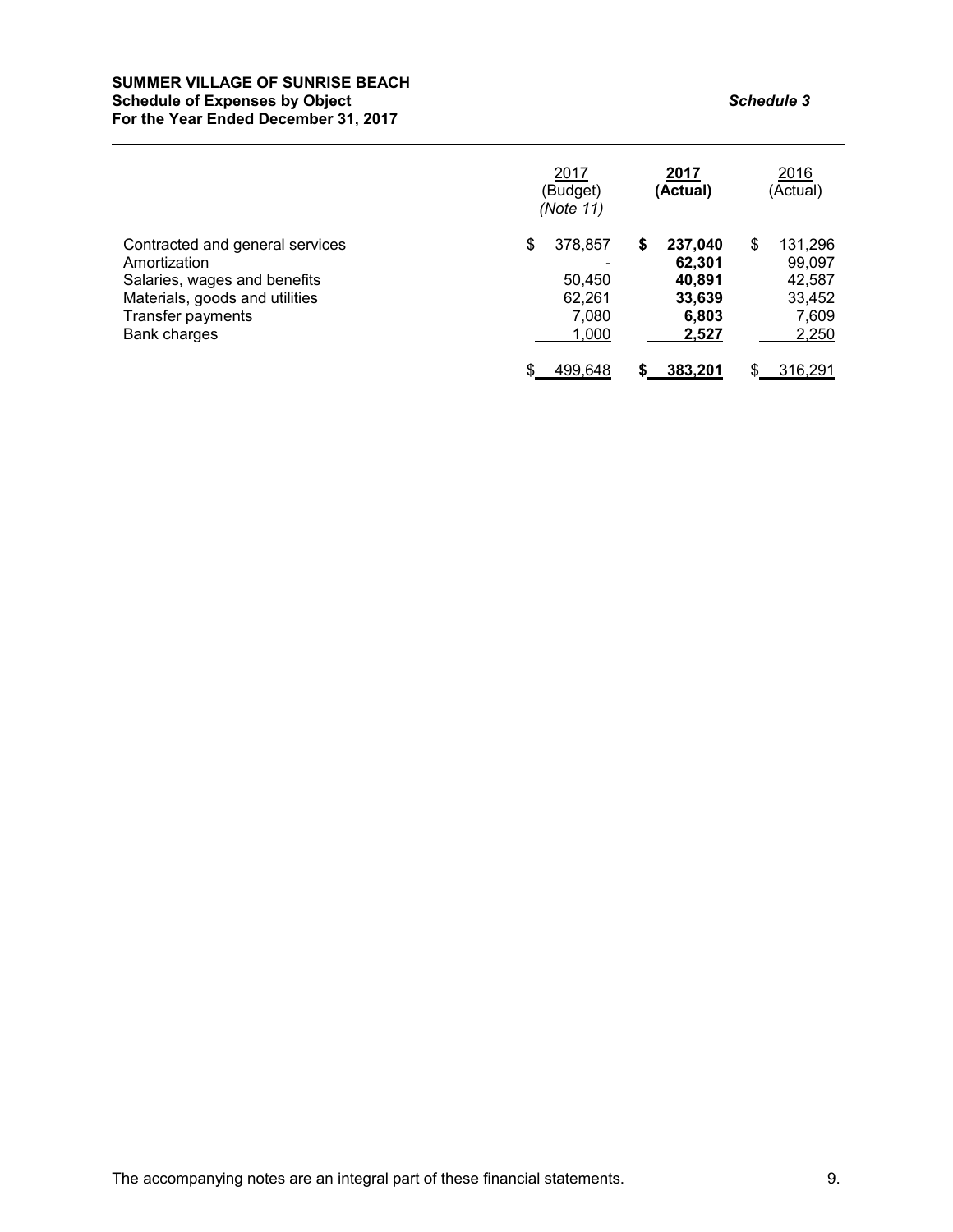## **1. SIGNIFICANT ACCOUNTING POLICIES**

These financial statements are representations of management prepared in accordance with Canadian public sector accounting standards. Significant aspects of the accounting policies adopted by the Summer Village of Sunrise Beach (the "Village") are as follows:

*(a) Reporting Entity*

The financial statements reflect assets, liabilities, revenue and expenses, changes in fund balances and changes in financial position of the Village. This is comprised of the municipal operations plus all of the organizations that are owned or accountable to the Village Council for the administration of their financial affairs and resources.

The schedule of taxes levied also includes requisitions for education, health, social and other external organizations that are not part of the municipal reporting entity.

The statements exclude trust assets that are administered for the benefit of external parties.

*(b) Basis of Accounting*

Revenues are accounted for in the period in which the transactions or events occurred that gave rise to the revenues.

Funds from external parties and earnings thereon restricted by agreement or legislation are accounted for as deferred revenue until used for the purpose specified.

Government transfers are recognized in the financial statements as revenue in the period that the events giving rise to the transfer occurred, providing the transfers are authorized, any eligibility criteria have been met by the municipality and reasonable estimates of the amounts can be made.

Expenses are recognized in the period the goods and services are acquired and a liability is incurred or transfers are due.

*(c) Cash and cash equivalents*

Cash and cash equivalents include items that are readily convertible to known amounts of cash and that are subject to an insignificant risk of change in value. These short-term investments have a maturity of one year or less at acquisition and are held for the purpose of meeting short-term cash commitments rather than for investing.

*(d) Tax revenue*

Property taxes are recognized as revenue in the year they are levied.

Construction and borrowing costs associated with local improvement projects are recovered through annual special assessments during the period of the related borrowings. These levies are collectable from property owners for work performed by the municipality and are recognized as revenue in the year the tax is levied.

*(e) Use of Estimates*

The preparation of financial statements in accordance with Canadian public sector accounting standards requires management to make estimates and assumptions that affect the reported amount of assets and liabilities and disclosure of contingent assets and liabilities at the date of the financial statements and the reported amounts of revenue and expenses during the period. Where measurement uncertainty exists, the financial statements have been prepared within reasonable limits of materiality. Actual results could differ from those estimates.

(CONT'D)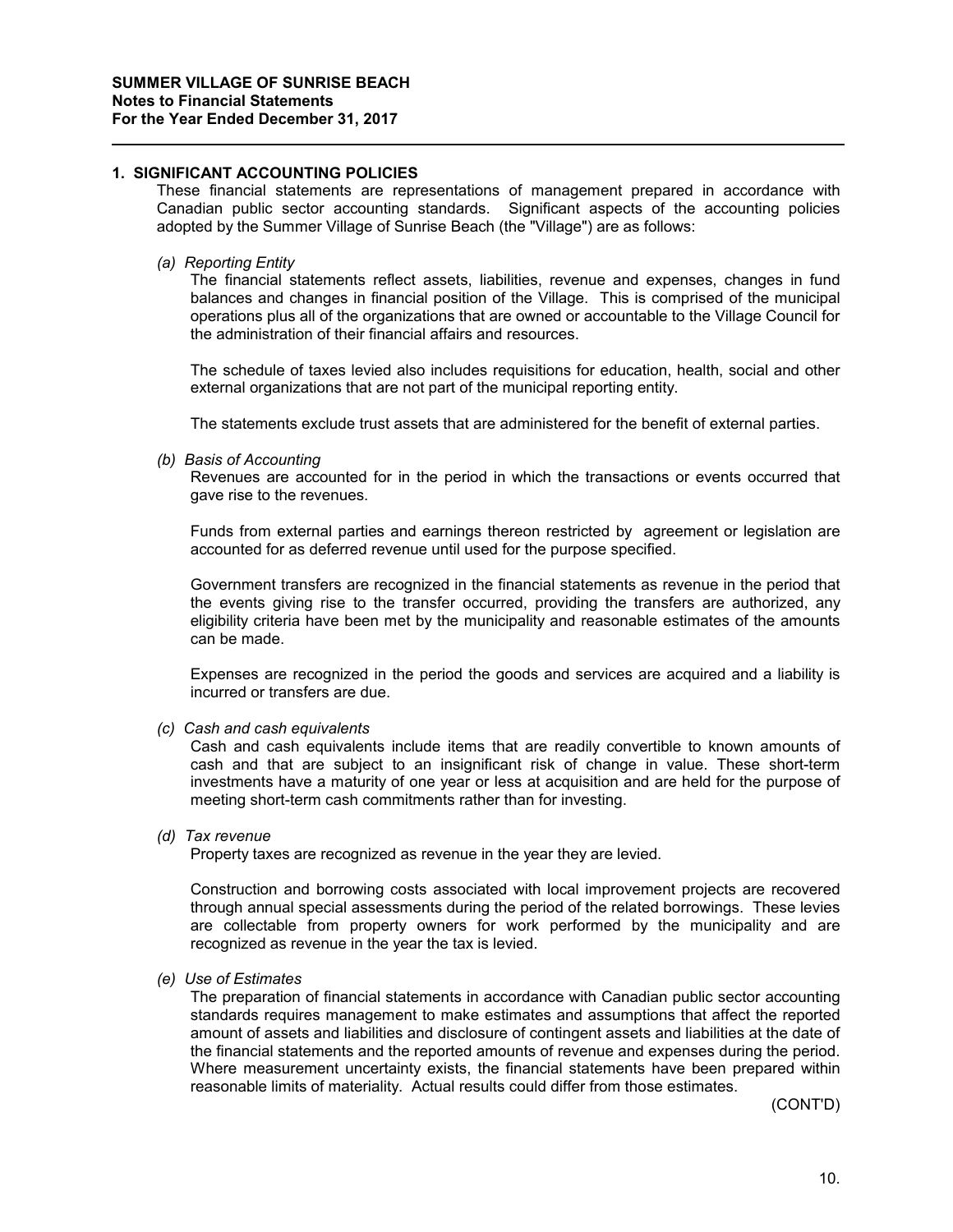# **1. SIGNIFICANT ACCOUNTING POLICIES (CONT'D)**

#### *(f) Tangible Capital Assets*

Tangible capital assets are recorded at cost which includes all amounts that are directly attributable to acquisition, construction, development or betterment of the asset. The cost, less residual value, of the tangible capital assets is amortized on a straight-line basis over their estimated useful lives as follows:

| Engineered structures:  |          |
|-------------------------|----------|
| Roadways                | 10 years |
| Water systems           | 75 years |
| <b>Buildings</b>        | 30 years |
| Machinery and equipment | 10 years |
| <b>Vehicles</b>         | 10 years |

Tangible capital assets received as contributions are recorded at fair value at the date of receipt and also are recorded as revenue.

Works of art for display are not recorded as tangible capital assets but are disclosed.

#### *(g) Contaminated sites*

Contaminated sites are defined as the result of contamination being introduced in air, soil,water or sediment of a chemical, organic, or radioactive material or live organism that exceeds an environmental standard. A liability for remediation on contaminated sites is recognized, net of any recoveries, when an environmental standard exists, contamination exceeds the environmental standard, the Summer Village is directly responsible for or accepts responsibility for the liability, future economic benefits will be given up, and a reasonable estimate of the liability can be made.

#### *(h) Under-Levies and Over-Levies*

Under-levies and over-levies arise from the difference between the actual levy made to cover each requisition and the actual amount requisitioned.

In situations where the actual levy is less than the requisition amount, the under-levy is accrued as a receivable and reflected as property taxes. If the actual levy exceeds the requisition, the over-levy is accrued as a liability and property tax revenue is reduced.

Requisition tax rates in the subsequent year are adjusted for any under-levies or over-levies of the prior year.

*(i) Non-Financial Assets*

Non-financial assets are not available to discharge existing liabilities and are held for use in the provision of services. They have useful lives extending beyond the current year and are not intended for sale in the normal course of operations. The change in non-financial assets during the year, together with the annual surplus (deficit), provides the consolidated Change in Net Financial Assets for the year.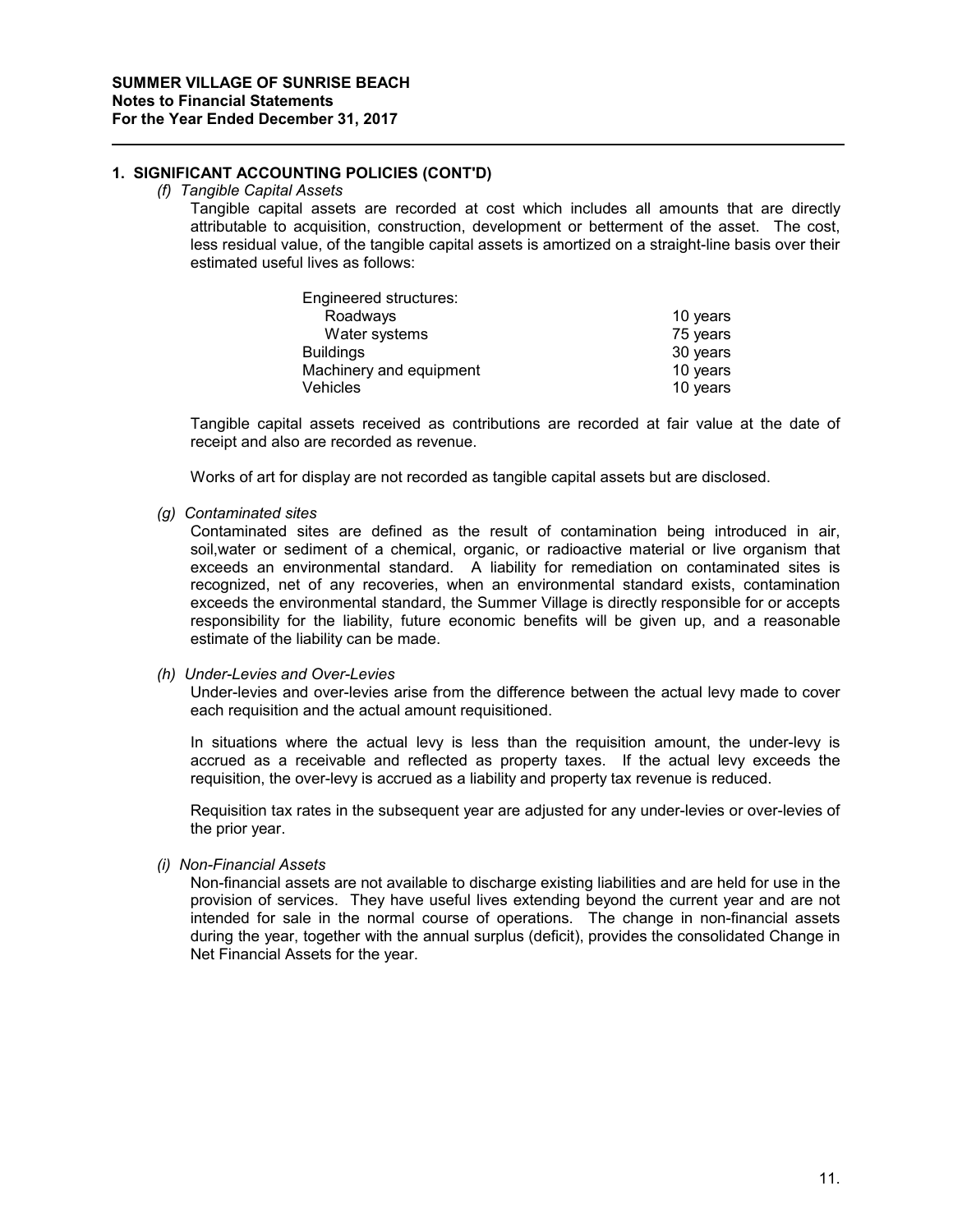#### **2. CASH AND CASH EQUIVALENTS**

|                                                                                                                | 2017                                | 2016                          |
|----------------------------------------------------------------------------------------------------------------|-------------------------------------|-------------------------------|
| Operating account - ATB<br><b>Guaranteed Investment Certificates</b><br>Petty cash<br>Operating account - CIBC | 42,253<br>1,242<br>100<br>(28, 032) | S<br>60,952<br>100<br>164,862 |
|                                                                                                                | 15.563                              | 225,914                       |

The Guaranteed Investment Certificate matures July 2018 and bears interest at an annual rate of 0.45%.

# **3. RECEIVABLES**

|                                                                                      | 2017                        | 2016                             |
|--------------------------------------------------------------------------------------|-----------------------------|----------------------------------|
| Government transfers<br>Taxes and grants in place of taxes<br>Goods and Services Tax | 107.168<br>30,009<br>24,571 | \$<br>26.837<br>34.765<br>11.729 |
|                                                                                      | 161.748                     | 73,331                           |

#### **4. CREDIT FACILITY**

The Village has a demand revolving line of credit with its financial institution with a maximum amount of \$350,000, bearing interest at prime plus 1% per annum. No amounts were drawn as at December 31, 2017 or 2016.

# **5. ACCUMULATED SURPLUS**

|                                                                                              | 2017                 |     | 2016                        |
|----------------------------------------------------------------------------------------------|----------------------|-----|-----------------------------|
| Unrestricted surplus<br>Restricted surplus<br>Equity in tangible capital assets (Schedule 1) | 152.564<br>1.241.104 | 478 | 294.391<br>478<br>1,050,666 |
|                                                                                              | 1,394,146            |     | \$1,345,535                 |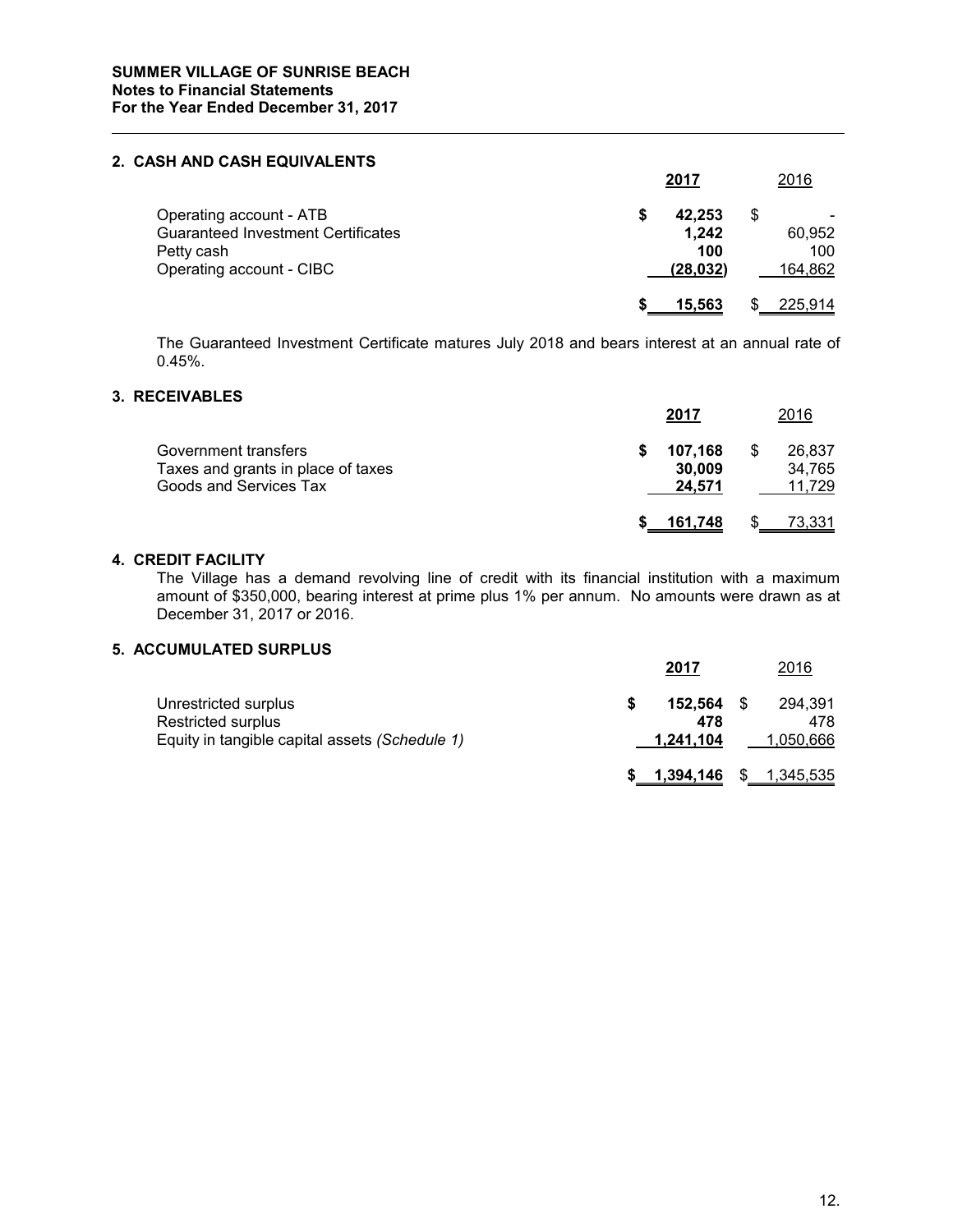# **6. TANGIBLE CAPITAL ASSETS**

| ,,,,,,,,,,,,,,,,,,,,,,,,       | <u>2017</u>                     | 2016              |
|--------------------------------|---------------------------------|-------------------|
|                                | <b>Net Book</b><br><b>Value</b> | Net Book<br>Value |
| Land<br>Engineered structures: | 396,025<br>\$                   | 396,025<br>\$     |
| Roadways                       | 675,573                         | 486,508           |
| Water systems                  | 94,106                          | 95,554            |
| Machinery and equipment        | 45,665                          | 39,674            |
| <b>Buildings</b>               | 24,151                          | 25,458            |
| <b>Vehicles</b>                | 5,584                           | 7,447             |
|                                |                                 |                   |

**\$ 1,241,104** \$ 1,050,666

|                         | Cost<br>Beginning of<br>Year |             |    | <b>Additions</b> | <b>Disposals</b> | Cost<br>End of<br>Year |             |
|-------------------------|------------------------------|-------------|----|------------------|------------------|------------------------|-------------|
| Land                    | \$                           | 396,025     | \$ |                  | \$               | \$                     | 396,025     |
| Engineered structures:  |                              |             |    |                  |                  |                        |             |
| Roadways                |                              | 2,540,479   |    | 240.070          | (1, 151, 489)    |                        | 1,629,060   |
| Water systems           |                              | 108,584     |    |                  |                  |                        | 108,584     |
| <b>Buildings</b>        |                              | 53,760      |    |                  |                  |                        | 53,760      |
| Machinery and equipment |                              | 69,735      |    | 13,909           | (6,899)          |                        | 76,745      |
| <b>Vehicles</b>         |                              | 18,625      |    |                  |                  |                        | 18,625      |
|                         |                              | \$3,187,208 | S  | 253,979          | \$(1, 158, 388)  |                        | \$2,282,799 |

|                         | Accumulated<br>Amortization<br>Beginning of<br>Year |    | Amortization | <b>Disposals</b> | Accumulated<br>Amortization<br>End of<br>Year |             |
|-------------------------|-----------------------------------------------------|----|--------------|------------------|-----------------------------------------------|-------------|
| Engineered structures:  |                                                     |    |              |                  |                                               |             |
| Roadways                | \$2,053,971                                         | \$ | 51,005       | \$(1, 151, 489)  | S                                             | 953,487     |
| Water systems           | 13.030                                              |    | 1,448        |                  |                                               | 14.478      |
| <b>Buildings</b>        | 28.302                                              |    | 1.307        |                  |                                               | 29,609      |
| Machinery and equipment | 30,061                                              |    | 6,678        | (5,659)          |                                               | 31,080      |
| <b>Vehicles</b>         | 11,178                                              |    | 1,863        |                  |                                               | 13,041      |
|                         | \$2,136,542                                         | S  | 62,301       | \$(1, 157, 148)  |                                               | \$1,041,695 |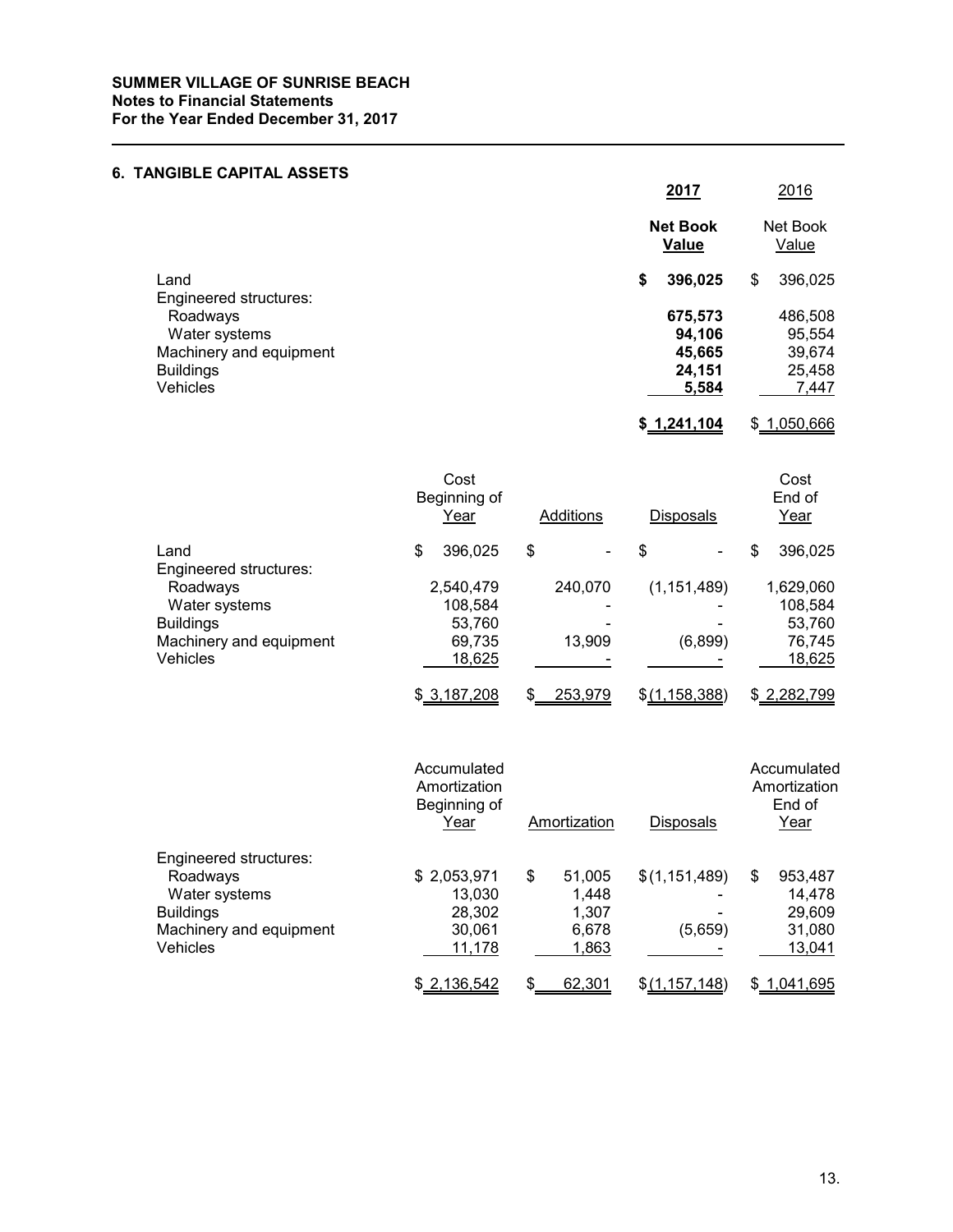#### **7. DEBT LIMITS**

Section 276(2) of the *Municipal Government Act* requires that debt and debt limits, as defined by Alberta Regulation 255/00, for the Village be disclosed as follows:

|                                          |    | 2017    | 2016          |
|------------------------------------------|----|---------|---------------|
| Total debt limit<br>Total debt           | \$ | 387,621 | \$<br>371,925 |
| Amount of debt limit unused              | s. | 387,621 | \$ 371,925    |
| Service on debt limit<br>Service on debt | \$ | 64,604  | \$<br>61,988  |
| Amount of debt servicing limit unused    | \$ | 64,604  | 61,988        |

The debt limit is calculated at 1.5 times revenue of the Village (as defined in Alberta Regulation 255/00) and the debt service limit is calculated at 0.25 times such revenue. Incurring debt beyond these limits requires approval by the Minister of Municipal Affairs. These thresholds are guidelines used by Alberta Municipal Affairs to identify municipalities which could be a financial risk if further debt is acquired. The calculation taken alone does not represent the stability of the Village. Rather, the financial statements must be interpreted as a whole.

### **8. CONTRACTUAL OBLIGATIONS**

#### *(a) Chief Administrative Officer*

The Village has entered into an agreement for Chief Administrative Officer services for the period January 1, 2017 - December 31, 2021. The agreement requires annual fees in the amount of approximately \$48,000.

*(b) Assessment Services*

The Village has entered into an agreement for municipal assessment services for the period April 1, 2016 - March 31, 2019. The agreement requires annual fees in the amount of approximately \$5,000 over the term.

*(c) Waste Hauling*

The Village has entered into an agreement for solid waste and organics removal services for the period September 1, 2015 - August 31, 2020. The agreement requires annual fees for of approximately \$16,000 over the term.

#### **9. FINANCIAL INSTRUMENTS**

The Village's financial instruments consist of cash and cash equivalents, receivables, accounts payable and accrued liabilities. It is management's opinion that the Village is not exposed to significant interest or currency risk arising from these financial instruments. Unless otherwise noted, the fair value of these financial instruments approximates their carrying value.

The Village is exposed to credit risk with respect to receivables. Credit risk arises from the possibility that customers may experience financial difficulty and be unable to fulfil their obligations. The large number and diversity of customers minimizes the Village's credit risk.